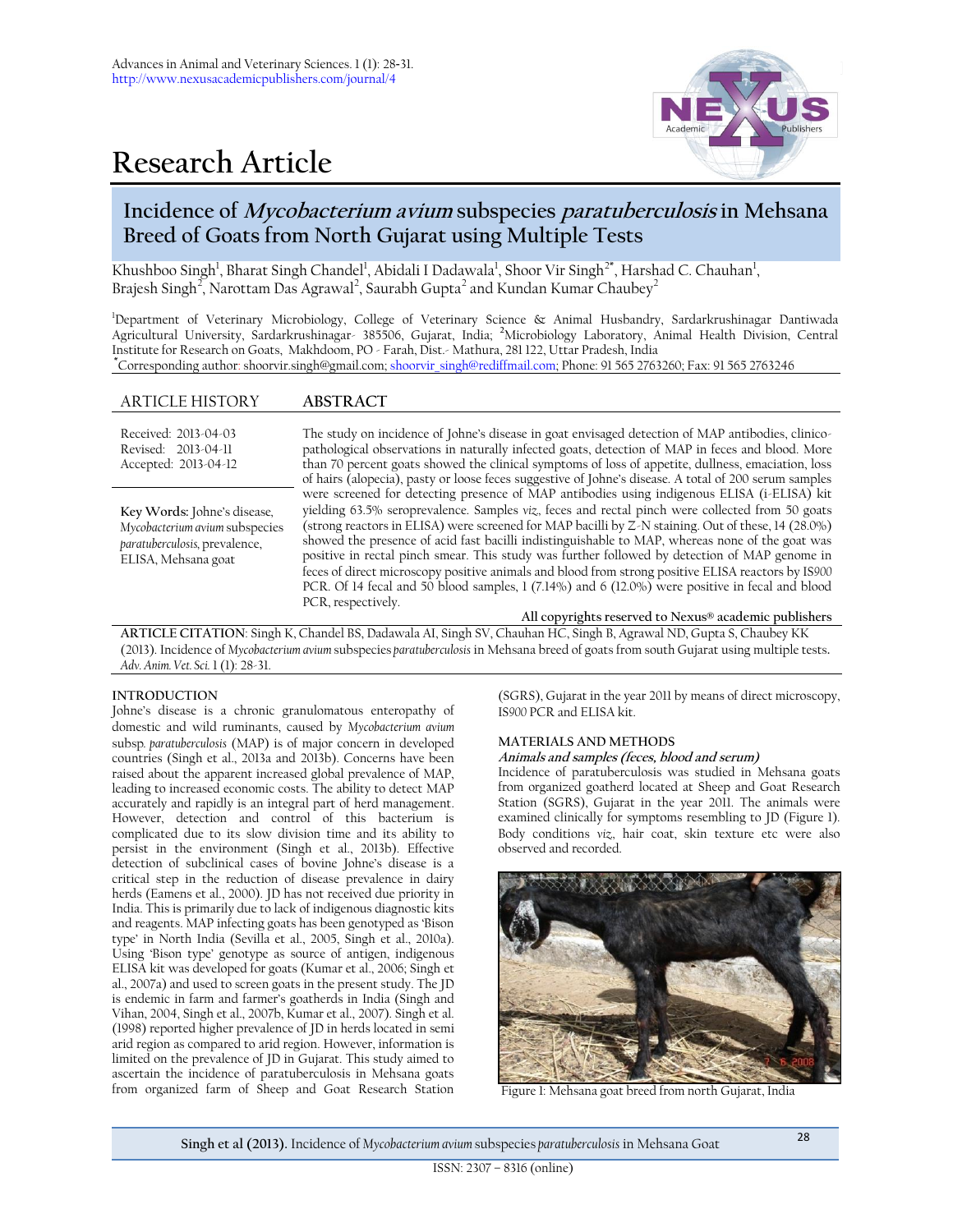

A total of 200 sera were collected. Apart from this, a total of 50 fecal samples and 50 blood samples were also collected from goats having strong positive ELISA titer. Forteen rectal pinch smears was collected from the animals that were found positive in direct microscopy. Samples were screened by ELISA, direct microscopy, fecal and blood IS*900* PCR.

#### **Screening of serum samples of goats by indigenous ELISA kit**

Indigenous ELISA kit developed at Central Institute of Research on Goats (CIRG), Makhdoom was used for screening of 200 serum samples, strictly as per the protocol outlined in the user's manual supplied with the kit. Since JD is a spectral disease, instead of single point cutoff, OD values of ELISA were used to calculate S/P ratios (Collins 2002). Animals in positive and strong positive category were considered as positive.



Figure 2: Fecal smear showing clumps of acid fast bacilli (ZN staining)

#### **Direct microscopy**

About 2-3 grams of fecal sample was collected in polythene bag from goats having strong positive ELISA titer, directly from rectum. Samples were homogenized and concentrated by centrifugation at at 4000 rpm for 45 min at room temperature. Supernatant was discarded and from middle layer smears were prepared, stained by Ziehl Neelsen (ZN) staining and were examined under oil immersion (100X) for presence of acid-fast bacilli (AFB) indistinguishable to MAP.

#### **Rectal pinch examination**

Rectal pinch smear examination was performed only in animals which were found positive for MAP bacilli in direct fecal microscopy. The rectal pinch was collected with a sterile artificial insemination sheath. Smears were prepared on grease free slide, heat fixed and stained by Ziehl-Neelsen (ZN) staining. On the basis of presence of pink colored rod shaped bacilli, the samples were recorded as positive.

#### **IS<sup>900</sup> PCR**

Forteen fecal samples and 50 blood samples were processed for DNA isolation as per Van Embden et al. (1993) and Singh et al. (2010b). The samples were screened for the presence of MAP genome in the positive fecal samples and blood sample using IS*900* PCR on extracted DNA to obtain the frequency of distribution of MAP in Mehsana goats maintained at SGRS.

DNA samples were amplified using specific IS*900* (P90 and P91) primers (Millar et al., 1996). Briefly, in a volume of 12.5 μl of 2X master mix, 1 μl forward primer (10 pmole/μl) and 1μl reverse primer (10 pmole/μl), 5.5 μl of nuclease free water and 5 μl of template DNA was added (total volume 25 μl). Total of 37 cycles were performed in a thermocycler (MJ research) for complete amplification reaction. Thermal cycling conditions were: initial denaturation at 94 ℃ for 3 min (1 cycle), denaturation at 94 ◦C for 30 s, annealing at 62 ◦C for 15 s, extension at 72 ℃ for 1 min (37 cycles) and final extension at 72

◦C for 10 min. Presence and yield of specific 413bp product was analyzed by 1.5% agarose ethidium bromide gel electrophoresis.

#### **RESULTS AND DISCUSSION**

In the present study incidence of Johne's disease was estimated in Mehsana goats maintained at Sheep and Goat Research Station, Sardarkrushinagar, Gujarat. More than 70 per cent goats showed the clinical signs resembling to Johne's disease, which included loss of appetite, dullness, emaciation, rough hair coat, loss of hairs (alopecia), pasty or loose fecal, with tail hairs sticked together. Paliwal and Rajya (1982) and Barad (2009) in their study also observed the similar clinical conditions in goats in Uttar Pradesh and Gujarat, respectively. However, Molina et al. (1991) observed sub-mandibular oedema and cachexia in goats which were clinically affected from Johne's disease.

Serological surveys are good methods for assessing the prevalence of disease in particular disease in particular species of animals. Though, specificity is less than culture, serology provides a cost effective alternative to organism detection based diagnostic tests for Johne's disease. ELISA is the most sensitive and specific test for detection of serum antibodies against *M. paratuberculosis* (OIE manual, 2000) and is best used as a herd or flock screening tool. A total of 200 serum were screened and of these 127 (63.5 %) were found to be positive for the presence of MAP antibodies (Table 1 and Table 2). Similar to present findings a higher prevalence of 55.1 per cent has also been reported by Vohra et al. (2008) in goats of CIRG, Makhdoom. Singh et al. (2007a) and Singh et al. (2007b) reported a lower sero-prevalence rate of 19.6-31.8 per cent and 30.9-50.0 per cent in goats of Western Rajasthan and Uttar Pradesh, respectively. Goswami et al. (2000) has also reported a very low seroprevalence of 13.5 per cent in an organized farm of Pashmina goats. The possible reason for the higher rate of sero-prevalence recorded during present study may be the higher incidence of the disease in the herd and goats were suffering from clinical JD since longer, which would have resulted into sero-conversion in the affected goats.

Table 1: Age-wise seroprevalence of Johne's disease in Mehsana goat flock

| Age          | Animals<br>(n) | Positive<br>$(n)$ % | Suspected<br>$(n)$ % |
|--------------|----------------|---------------------|----------------------|
| $0-3$ months | 06             | 0(0.0)              | 0(0.0)               |
| 3-6 months   | 09             | 0(0.0)              | 04(44.4)             |
| 6-12 months  | 59             | 13(22.0)            | 36(61.0)             |
| $>12$ months | 126            | 114(90.4)           | 09(7.1)              |
| Total        | 200            | 127(63.5)           | 49 (24.5)            |

A total of 50 fecal samples from the animals which were suffering from diarrhea or pasty fecal and had strong positive ELISA titer were microscopically examined for detecting MAP bacilli in the fecal using Ziehl-Neelsen's staining and 14 (28.0) per cent were found to be positive (Figure 2). Barad (2009) reported very low prevalence of MAP shedders 8.93 per cent out of 56 goats in Gujarat. The reason of high incidence of the MAP shedders might be that in the present study, samples were collected from animals more than 6 months of age suffering from clinical JD. This might have contributed in the higher prevalence of MAP in fecal sample. Also, the animals are maintained completely on grazing, the fecal might have contaminated the environment where all the goats irrespective of the age group are kept together and hence acting as a source of increasing the uptake of infection. 14 goats found positive for MAP bacilli in fecal sample, were screened for presence of MAP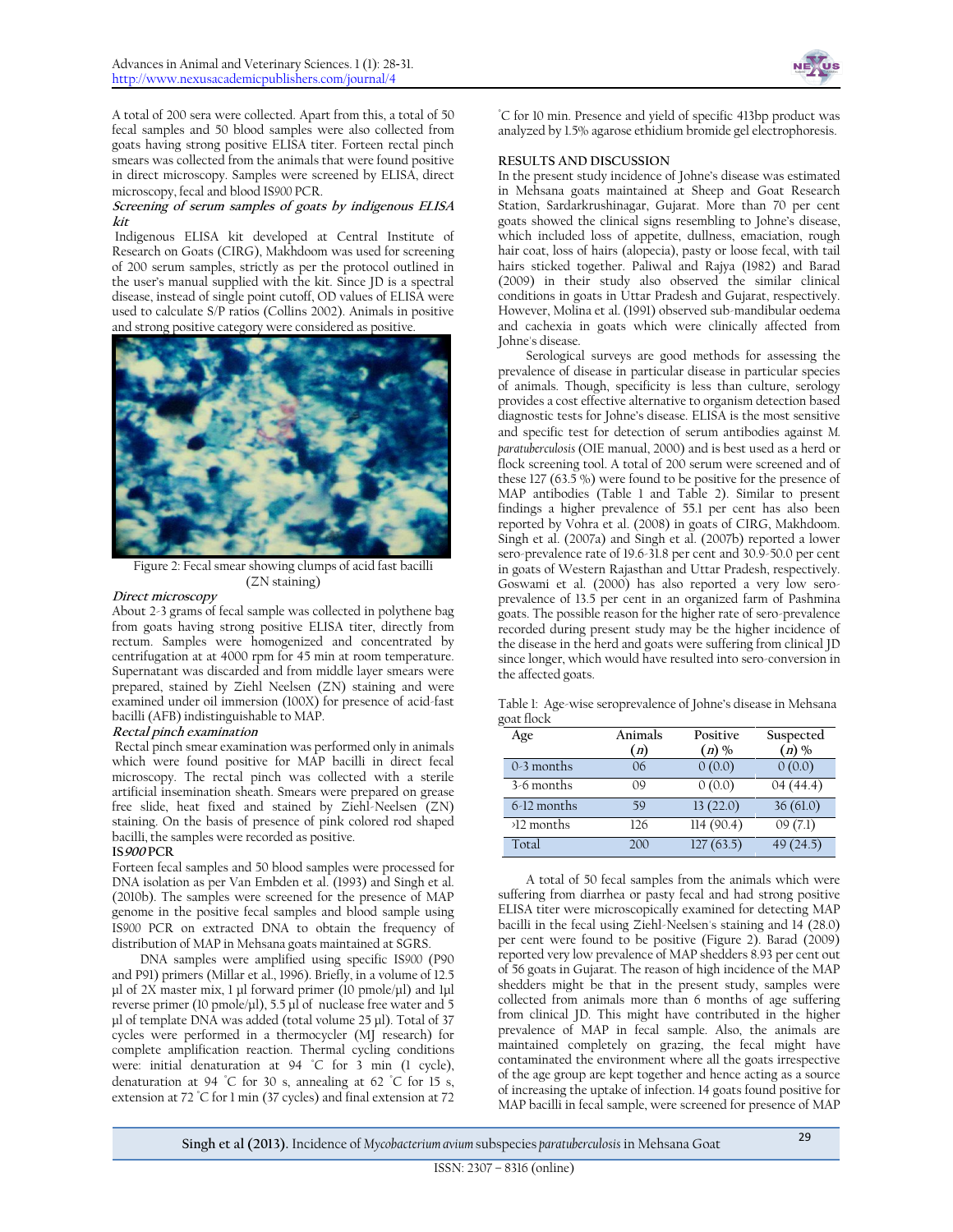bacilli in rectal pinch smear. None of the goat was found to be positive which collaborates with the findings of Barad (2009). It is described in Ohio State University Fact Sheet for Johne's disease in sheep and goats that the Smears of rectal mucosa biopsies are difficult to get and may not be very helpful in detection of JD because the disease process is less likely to involve the rectum in sheep and goats. [\(http://ohioline.osu.edu/vme-fact/0003.html\)](http://ohioline.osu.edu/vme-fact/0003.html).

Table 2: Sex-wise seroprevalence of Johne's disease in Mehsana goat flock

| Sex    | Animals<br>(n) | Positive<br>$(n)$ % | Suspected<br>$(n)$ % |
|--------|----------------|---------------------|----------------------|
| Male   | 57             | 19(33.3)            | 29(50.8)             |
| Female | 143            | 108(75.5)           | 20(13.9)             |
| Total  | 200            | 127(63.5)           | 49(24.5)             |

In accordance with a technique (van Embden et al., 1993) common extraction and enhancement technique was followed. Goats were screened for the presence of MAP genome in the positive fecal samples using IS*900* PCR on DNA extracted from fecal to obtain the frequency of distribution of MAP infection in Mehsana goats maintained at SGRS. Out of 14 fecal samples obtained from the goats having history of recurrent diarrhea or pasty fecal, 1 (7.14) per cent was found positive (Figure 3). In contrast to present findings Barad (2009) found 12.5 per cent fecal PCR positive cases out of 40 JD suspected goats in Gujarat. The difference in the findings might be due to the intermittent shedding of the MAP bacilli in the fecal or variation in the genotype of MAP or the presence of PCR inhibitors.



Figure 3: Result of fecal and blood IS*900* PCR Lane 1 and 9 = 100bp DNA Ladder; Lane 2: fecal sample positive with product of size 413bp; Lane 3-8 = fecal sample negative; of size  $413$ bp; Lane  $3-8$  = fecal sample Lane 10, 12, 15, 18, 20, 21 = blood sample positive with product of size 413bp Lane 11, 13, 14, 16, 17, 19, 22, 23 = blood sample found negative

Detection of MAP by IS*900* PCR in fecal samples though rapid but is low throughput in kids as MAP shedding at early to sub-clinical stage is rare or intermittent and also due to the presence of PCR inhibitors (Harris and Barletta, 2001). So, the present study also aimed to detect MAP genome in blood using IS*900* PCR on DNA extracted from blood. A total of 50 goats, which were found strongly positive reactors in ELISA were screened to obtain the frequency of distribution of MAP. Of 50 blood samples screened 6 (12.0) per cent goats were found positive (Figure 3). In contrast to the present findings Singh *et al.* (2010b) reported higher prevalence of 77.5 per cent of MAP genome in blood PCR in goats maintained at CIRG,



Makhdoom. They concluded that possible factor for increased detection was associated with improved optimization of blood PCR in naturally infected goats and higher level of infections. Coelho et al. (2008) also estimated the higher prevalence of 20.7 per cent of MAP genome in pooled samples from apparently healthy and 16.7 per cent in blood PCR in pooled samples from suspected sheep blood. The reason for the low positive finding in the present study might be the stage or the level of the infection or storage conditions of samples or due to less severe extra intestinal infection.

#### **CONCLUSION**

In the present study, it has been found that JD is endemic in Mehsana goat herd at SGRS farm, Gujarat. More than 70 per cent affected goats showed loss of appetite, dullness, emaciation, alopecia, pasty or loose fecal. Overall seroprevelance of MAP antibodies recorded was 63.5% (127 out of 200). Of 50 strong positive ELISA reactors, 14 (28.0%) goats were found positive in direct fecal microscopy. All goats were found negative for MAP bacilli in rectal pinch smear examination. Overall MAP bacterimia in fecal and blood was 7.14 and 12.0 % from 14 direct microscopy positive goats and 50 strongly ELISA positive reactors, respectively. On the basis of present study there is need for immediate implementation of control programmes for JD at National level.

#### **ACKNOWLEDGMENT**

Authors are thankful to Department of Microbiology, College of Veterinary Science and Head, GHD and Director, CIRG for extending necessary facilities for the work.

#### **REFRENCES**

- Barad DB (2009). Comparative evaluation of molecular, serological and conventional diagnostic methods for Johne's disease in goats. M.V.Sc. thesis, Sardarkrushinagar Dantiwada Agriculture University. Sardarkrushinagar. Gujarat.
- Coelho AC, Pinto ML, Coelho AM, Rodrigues J and Juste R (2008). Estimation of the prevalence of *Mycobacterium avium* subsp. *paratuberculosis* by PCR in sheep blood. Small Rumin. Res. 76(3): 201 - 206.
- Collins MT (2002). Interpretation of a commercial bovine paratuberculosis enzyme-linked immunosorbent assay by using likelihood ratios. [Clin.](http://www.ncbi.nlm.nih.gov/pmc/journals/84/#cdli) Diagn. Lab. [Immunol.](http://www.ncbi.nlm.nih.gov/pmc/journals/84/#cdli) 9(6): 1367 - 1371.
- Eamens GJ, Whittington RJ, Marsh IB, Turner JJ, Saunders V, Kemsley PD and Rayward D (2000). Comparative sensitivity of various fecal culture methods and ELISA in dairy cattle herds with endemic Johne's disease. Vet. Microbiol*.* 77(3-4): 357 - 368.
- Goswami TK, Tiwari V, Gupta A, Mall R and Ram GC (2000). Seroprevalence of *Mycobacterium paratuberculosis* in an organized Pashmina goat farm. Indian. J. Comp. Microbiol. Immunol. Infect. Dis. 21(2): 132 - 135.
- Harris NB and Barletta RA (2001). *Mycobacterium avium* subsp. *paratuberculosis* in veterinary medicine. Clin. Microbiol. Rev. 14(3): 489 - 512.
- Kumar P, Bhatiya AK and Singh SV (2006). Evaluation of efficacy of the species specific antigens in the diagnosis of ovine and caprine Paratuberculosis using plate ELISA. J. Immunol. Immunopath.. 8: 48 - 53.
- Kumar P, Singh SV, Bhatiya AK, Sevilla I, Singh AV, Whittington RJ, Juste RA, Gupta VK, Singh PK, Sohal JS and Vihan VS (2007). Juvenile capriparatuberculosis (JCP) in India; Incidence and characterization by six diagnostic tests. Small Rumin. Res. 73(1-3): 45 - 53.
- Millar D, Ford J, Sanderson J, Withey S, Tizard M, Doran T, Hermon-Taylor J (1996). IS900 PCR to detect *Mycobacterium paratuberculosis* in retail supplies of whole pasteurized cows milk in England and Wales. Appl. Environ. Microbiol. 62(9): 3446 - 3452.
- Molina A, Morere L and Lianes D (1991). Enzyme-linked immunosorbent assay for detection of antibodies against *Mycobacterium paratuberculosis* in
- goats. Am. J Vet. Res., 52(6): 863 868.<br>State University Fact Sheet Ohio State University Fact Sheet for Johne's disease. [\(http://ohioline.osu.edu/vme-fact/0003.html\)](http://ohioline.osu.edu/vme-fact/0003.html).

OIE Manual (2000). Johne's disease. pp. 30 - 35. Paliwal OP and Rajya BS (1982). Evaluation of paratuberculosis in goats: Pathomorphological studies. Indian J. Vet. Path. 6: 29 - 34.

**Singh et al (2013).** Incidence of *Mycobacterium avium* subspecies *paratuberculosis* in Mehsana Goat <sup>30</sup>